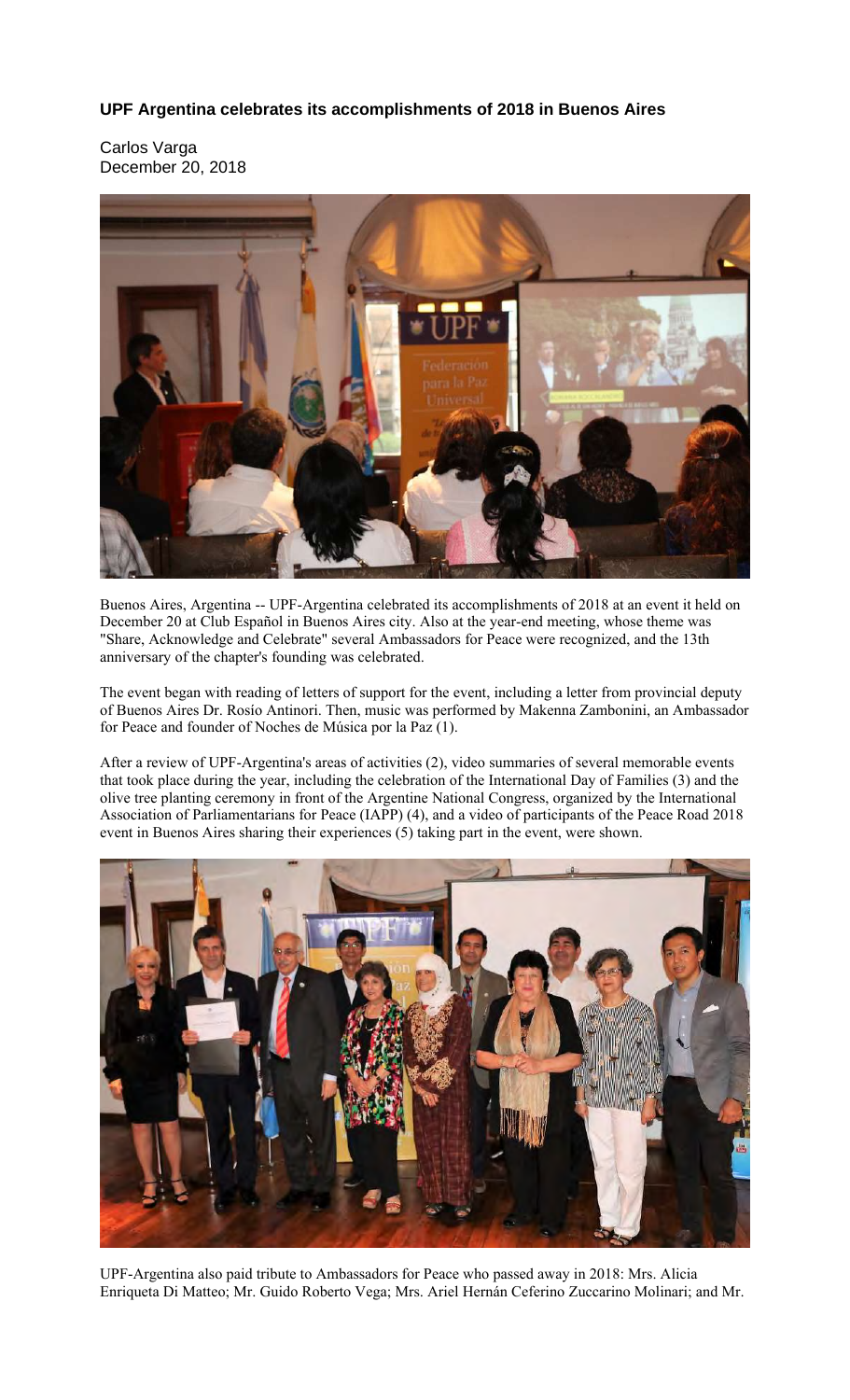José Bilbao Richter, a former member of UPF's Global Peace Council.

Three Ambassadors for Peace were recognized for their work: Mrs. Alba Rosa Contardo (6), Mr. Jorge Néstor Alcaraz (7) and Mrs. María Helena Rodríguez Sivera (8). Moreover, Mrs. Elizabeth Fogwill was recognized for the environmental education work she has carried out through Agua y Juventud (Water and Youth) and the Recreación Ambiental (Environmental Recreation) initiative of the group, ECO. Mrs. Fogwill donated saplings to Ambassadors for Peace at the chapter's celebration of the International Day of Friendship and at the celebration of the International Day of Families this year. Her donation contributed to supporting the "Let's Plant Trees: Let's Sow the Seeds of Peace" campaign, organized by UPF-Argentina and the environmental literacy program Y volverán a ser Árboles. At this event, she gave 13 plants to the guests.



A Universal Peace Flag was given to Ambassadors for Peace Mr. Horacio Daboul, president of the Institutional Relations Committee District 4895 – Rotary Club International, and Mr. Hernán Provot and Mrs. Constanza Sena, from E Club Oeste and elected governor 2021-2022 of District 4905 Rotary Club International, as well as Mrs. Ana María Sanchis, director of the Hispanic-Global Union of Argentinian Writers (Unión Hispanomundial de Escritores de Argentina) in Buenos Aires city.

During the event, UPF-Argentina received a certificate of recognition from the Central Board of Historical Studies of Buenos Aires city, overseen by Prof. Nélida Rosa Pareja.

The event concluded with members of the Peace Council offering a toast.

(1) A video of Makenna Zambonini's musical performance can be viewed at: www,youtube,com/watch?v=RMCajgFOrAo

(2) UPF-Argentina's areas of activities: (1) Education: Principles and values of peace; (2) Spirituality: Interreligious dialogue and cooperation; (3) Family: Marriage and cross-generational bonds; (4) Service: Volunteering and service for peace; (5) Culture: Arts, sports and culture of peace; (6) Leadership: Governance with a perspective of peace; (7) Cooperation: UN, governments and civil society organizations; and (8) Sustainability: Environment and sustainability.

(3) A video summary of the celebration of the International Day of Families can be viewed at: www,youtube,com/watch?v=Ihcro1PJ6MM.

(4) A video summary of the olive tree planting ceremony, organized by IAPP-Argentina, can be viewed at: www,youtube,com/watch?v=nL\_0oAbsoBk.

(5) A video of participants of the Peace Road 2018 event in Buenos Aires sharing their experiences taking part in the event can be viewed at www.youtube.com/watch?v=ESEV2guJcWI.

(6) Alba Rosa Contardo: "For her wonderful willpower, service, support, and collaboration on various initiatives and activities of UPF, as a member of UPF-Argentina's Peace Council. For promoting spirituality and a culture of peace through poetry. For her willingness to share the Word and give prayers at interreligious meetings and to anyone who may need them, as a pastor and missionary of the Ministry Centro Mundial de los Milagros."

(7) Jorge Néstor Alcaraz: "For his service, support, and collaboration on various initiatives of UPF, for